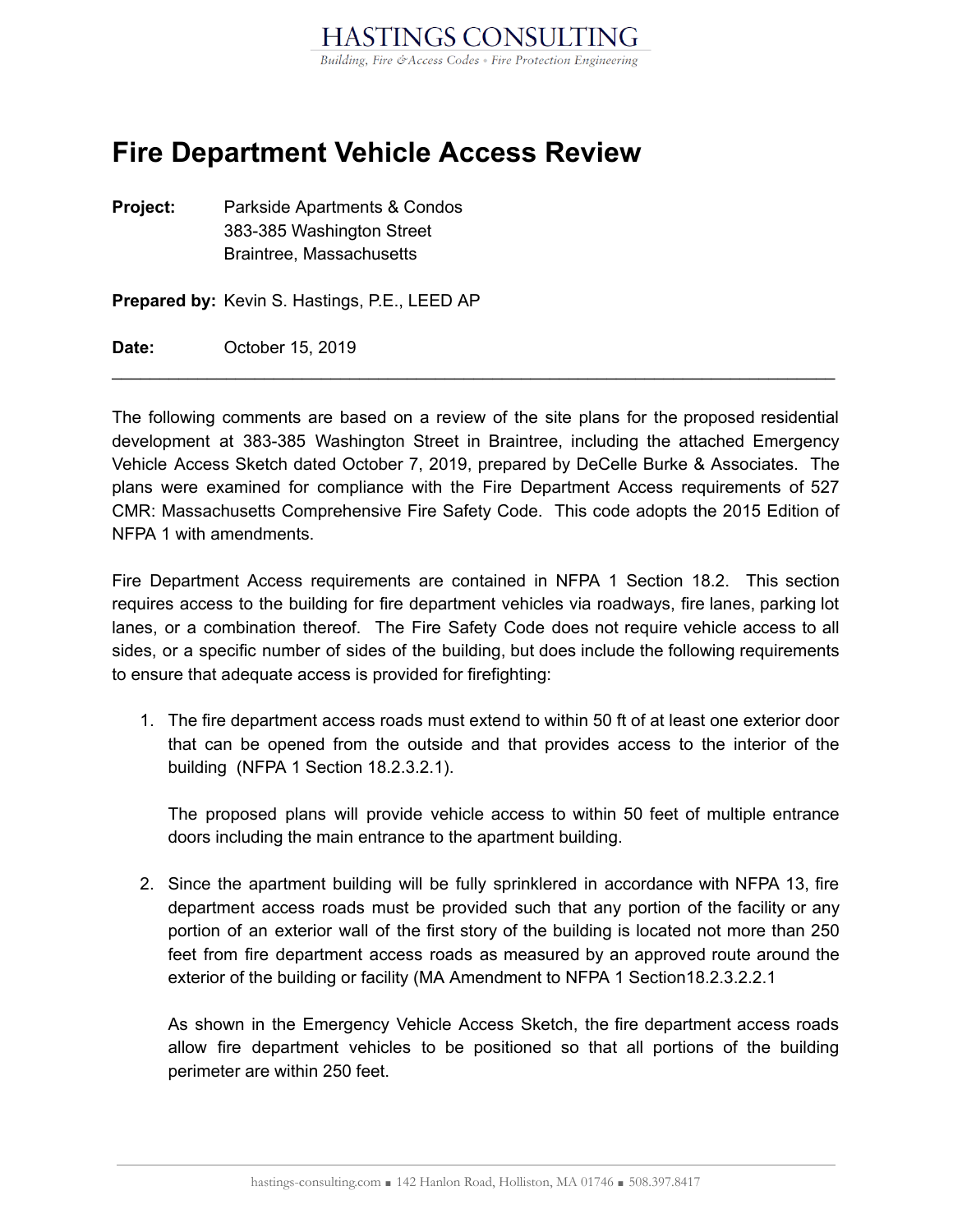3. Access roads must have an unobstructed width of not less than 20 feet and an unobstructed vertical clearance of not less than 13 feet. The roads must be capable of supporting the loads of fire department vehicles and provide an all-weather driving surface (NFPA 1 Section 18.2.3.4.1).

The plans indicate the roads will comply with the minimum width requirement. There are no vertical obstructions along the road. Road surfaces must be designed as required to support the fire department vehicles.

4. The minimum inside turning radius of a fire department access road must be 25 feet. The fire department may increase the minimum inside turning radius to accommodate their apparatus (MA Amendment to NFPA 1 Section 18.2.3.4.3.1).

The Emergency Vehicle Access Sketch indicates that the roads will accommodate turning of the fire departments largest vehicle.

5. Dead-end fire department access roads greater than 150 feet must be provided with approved provisions for fire apparatus to turn around (NFPA 1 Section 18.2.3.4.4).

The plans include two small dead-end areas on either side of the apartment building, with a maximum dead-end distance of approximately 80 feet.

6. The gradient for a fire department access road shall not exceed 10%, unless approved in writing by the fire department (MA Amendment to NFPA 1 Section 18.2.3.4.6.1). The angle of approach and departure for any means of fire department access road shall not exceed 1 ft drop in 20 ft or the design limitations of the fire apparatus of the fire department, and shall be subject to approval by the fire department.

The Proposed Grading plan indicates the slope along the access roads will not exceed 10%. The maximum access road slope on the site appears to be approximately 7%.

Based on my review of the proposed site plans, in my opinion the proposed fire department vehicle access complies with the requirements of the Massachusetts Comprehensive Fire Safety Code.